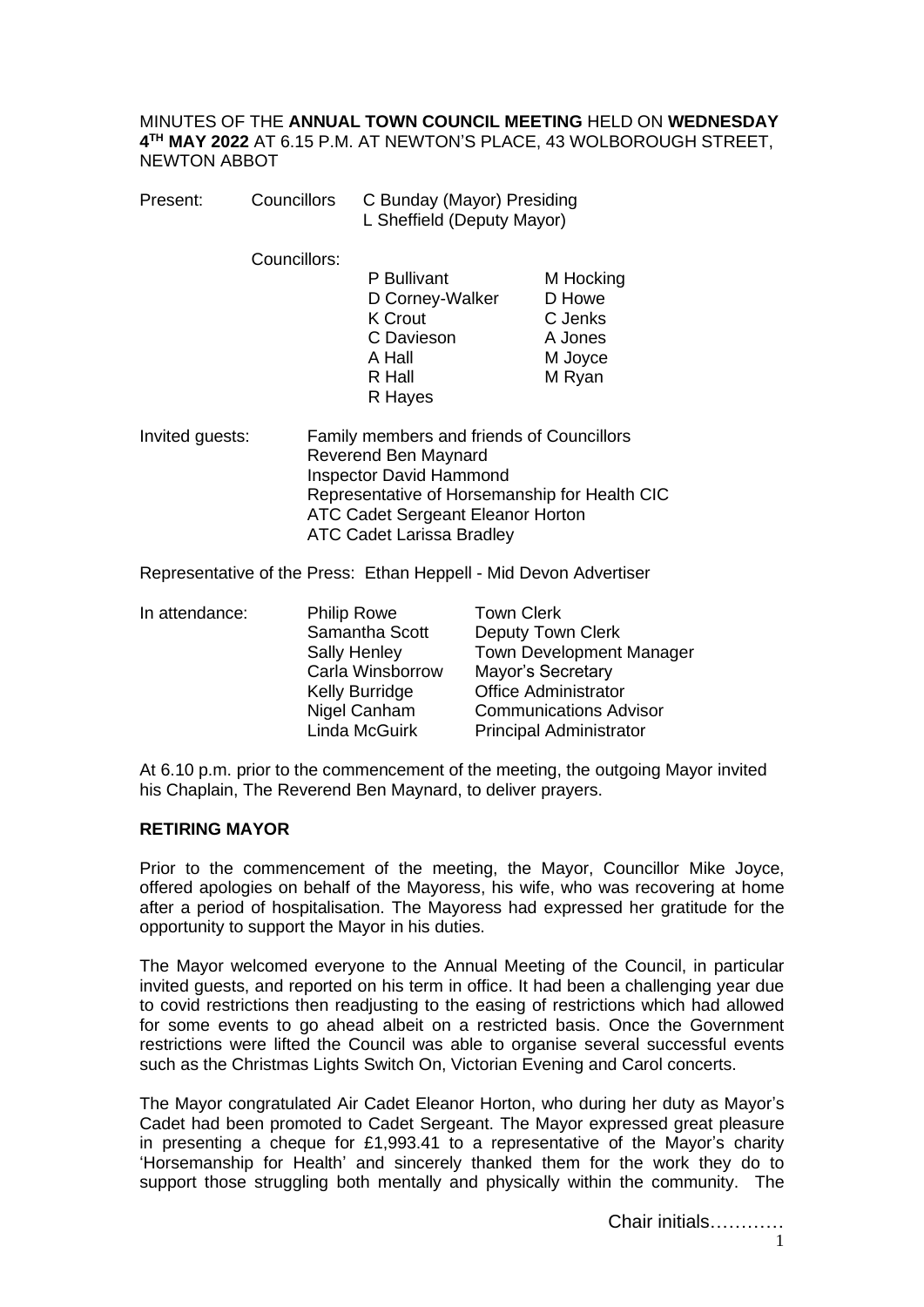representative expressed their gratitude to the Town Council for their support and helping to raise the profile of the charity.

The Mayor gave thanks on behalf of himself and the Mayoress to his Chaplain, Reverend Ben Maynard for his invaluable support and advice and for leading prayers prior to Full Council meetings. Special thanks were given to the Deputy Mayor, Mrs Carol Bunday, for her loyalty, experience and knowledge and ensuring the Council was always represented. Finally, thanks were given to the Town Clerk and his team for their experience, advice and support throughout the year, including the previous Principal Administrator who during the course of the year had moved to a new role.

The Mayor acknowledged the accomplished work of the Museum Curator and her team since moving to Newton's Place and was immensely proud of their achievements. Thanks, were also expressed to the Mid Devon Advertiser for their support throughout the year.

Councillor Joyce finished by saying it had been an honour and privilege to represent Newton Abbot.

## 1. **ELECTION OF TOWN MAYOR – 2022/2023**

The Mayor invited nominations for the election of the Town Mayor for the ensuing year.

It was proposed and seconded that Councillor Mrs Carol Bunday be elected Mayor for the year 2022/23.

There being no other nominations it was

**RESOLVED** that Councillor Carol Bunday be hereby elected Mayor of Newton Abbot for the year 2022/2023.

Upon transferral of the Mayoral Chain to Councillor Bunday, Councillor Joyce was presented with a Past-Mayor's insignia.

Father of the House, Councillor David Howe thanked Councillor Joyce for his contribution over the past 12 months.

### 2. **DECLARATION OF ACCEPTANCE OF OFFICE**

Councillor Bunday read and signed the Declaration of Acceptance of Office.

During her acceptance speech Councillor Bunday thanked Councillor Joyce for his leadership and dedication and welcomed her ATC Cadet Larissa Bradley and Reverend Ben Maynard who has agreed to be her Chaplain for the year ahead. The Mayoress confirmed the following arrangements:

Consort will be Councillor Mike Hocking. Chaplain will be Reverend Ben Maynard. Mayoral Charity will be the Ricky Grant Ward, Torbay Hospital. ATC Cadet is Larissa Bradley. Civic Service will be held in October, details to be confirmed. Sunday 8<sup>th</sup> May is the first band concert of the year, Councillors were all welcomed to attend and help.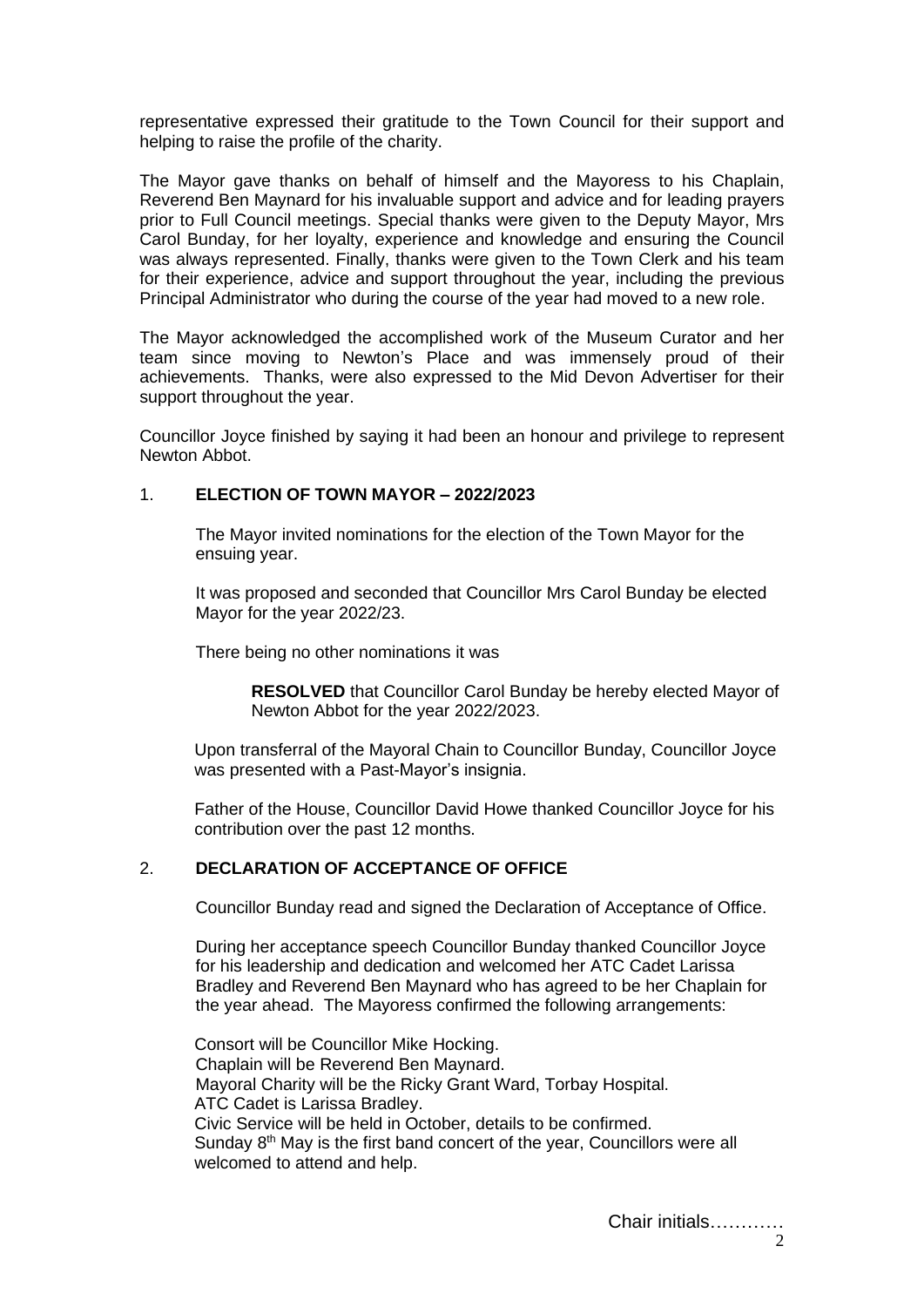# 3. **APOLOGIES**

Apologies for absence were received on behalf of Councillors Richard Jenks, Colin Parker and Mike Pilkington.

## 4. **INTERESTS**

None declared.

## 5. **APPOINTMENT OF DEPUTY MAYOR – 2022/2023**

The Mayor invited nominations for the appointment of Deputy Town Mayor for the ensuing year.

It was proposed and seconded that Councillor Lesley Sheffield be appointed Deputy Mayor for the year 2022/2023.

There being no other nominations it was;

**RESOLVED** that Councillor Lesley Sheffield be hereby appointed Deputy Mayor of Newton Abbot for the Year 2022/2023.

# 6. **DECLARATION OF ACCEPTANCE OF OFFICE**

Councillor Lesley Sheffield read and signed the declaration of acceptance of office.

The Mayor congratulated Councillor Sheffield upon her appointment as the Deputy Mayor. Councillor Sheffield thanked Councillors for voting for her and assured members of her commitment.

# 7. **CONSTITUTION OF COMMITTEES**

The Council noted and adopted the details of the memberships of committees and sub-committees of the Council (circulated prior to the meeting), subject to amendment, accordingly it was:

**RESOLVED** that the membership of committees and sub-committees of the Council, subject to amendment, be hereby noted and adopted.

# 8. **PROCEEDINGS OF THE COMMITTEES OF THE COUNCIL**

Further to the Informal Meeting of the Council held on  $27<sup>th</sup>$  April 2022, where upon Members discussed the proceedings of the Councill; it was,

> **RESOLVED** that the existing Chairman and Vice-Chairman of the parent Committees will be responsible for any necessary decisions arising from the business of its Committee, Sub-Committees and Working Parties until such time as the respective Chairmen and Vice Chairmen, as appropriate, are elected and appointed at their first meeting.